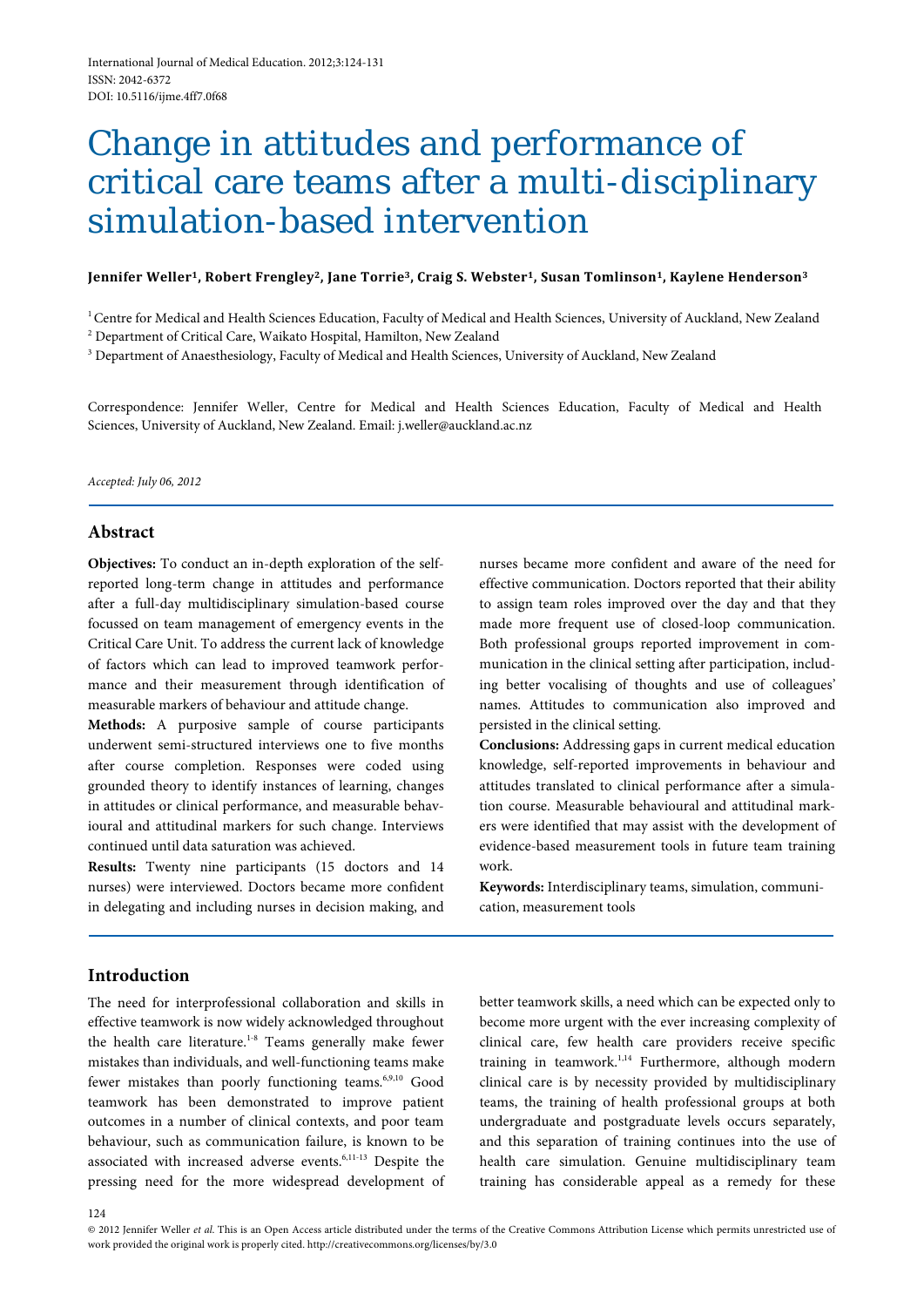shortcomings in training, but current evidence on the advantages to participants, and ultimately patients, remains unclear.15,16 Two key gaps in our knowledge in this area of medical education currently exist: first, evidence for the transfer of team learning from the simulated environment to clinical practice is very limited; and second, tools to reliably measure the degree of such learning do not exist. The research designs necessary to detect efficacy of medical education initiatives using simulation are currently difficult and expensive.<sup>17</sup> New approaches to the problem of multidisciplinary team training through the synthesis of all available data may provide useful guidance<sup>2,17-20</sup> - in the presence of equivocal quantitative data, a qualitative investigation can be illuminating and provide an excellent methodological starting point for the design of a more robust quantitative study.<sup>21</sup>

The current study therefore has two aims. The first is to conduct an in-depth analysis of the self-reported long-term change in attitudes and behaviours of participants after attendance at a full-day course incorporating high-fidelity simulation. The second is to draw from this analysis observable or measurable markers of behaviours and attitudes that could be used to quantify the transfer of new learning to clinical practice in future work. In the first part we aimed to demonstrate the self-reported efficacy of our full-day simulation course in the transfer of learning to clinical care. In the second part we attempted to identify the behavioural and attitudinal changes consistent with such learning that are amenable to measurement by direct observation and by validated questionnaire respectively, thus providing data valuable for the construction of new measurement tools sorely needed in this area.<sup>22-24</sup>

The current work comprised a part of a larger project validating an existing teamwork measurement tool<sup>22</sup> and evaluating the impact of the intervention of the full-day course on performance in the simulator.<sup>25</sup>

## **Methods**

This study was conducted in 2008 as part of a larger project which is described in detail elsewhere.<sup>22, 25</sup> The larger project was approved by the Northern Regional and relevant hospital Ethics Committees, and was conducted over 20 separate study days (10 hours each day) at a university simulation centre. Members of the study team and participants signed confidentiality agreements to ensure that details of the simulations and individual performances were not shared with others.

## **Participants**

For the purposes of the larger project, all nine Critical Care Units in eight hospitals within the region were invited to participate in the full-day simulation course, and we recruited sufficient numbers of doctors and nurses to form 40 teams of four clinicians each – hence yielding a purposive sample of 160 participants in all.<sup>22, 25</sup>

Each team comprised three nurses and one doctor from the same Critical Care Unit. To ensure the highest levels of fidelity during simulations, we took steps to ensure that the composition of teams was typical of those working in clinical care: hence we recruited a mixture of junior and senior medical and nursing staff, and staff who regularly worked with one another.

#### **Description of the course**

Each four-person team attended a full-day course at our university simulation centre. The learning goals were improved teamwork, and improved management of typical Critical Care emergencies: these being, respiratory failure requiring securing of the airway, and cardiovascular failure due to dysrhythmia. The outline of the day is described in Table 1, and included seven simulated emergency scenarios with debriefs, three case-based learning discussions, two skill stations and an interactive tutorial. All components of the course apart from the skill-stations addressed the principles of effective teamwork – between the second and third scenarios there was specific teaching on teamwork and crisis management, and on cardiac and respiratory emergencies. Skill stations on managing life-threatening cardiac arrhythmias and emergency airway control addressed use of equipment, treatment protocols, and practice of emergency drills – this curriculum is described in more detail elsewhere. $22, 25$ 

Table 1. Description of course (N=160)

| Activity                                       | Description                                                                                  |
|------------------------------------------------|----------------------------------------------------------------------------------------------|
| Familiarisation with<br>simulation environment | Standardised, 30 minute, interactive familiarisa-<br>tion                                    |
| Two initial simulated<br>scenarios             | Two immersive simulated critical care emergen-<br>cies with debriefs                         |
| Skills stations x2                             | Emergency intubation/ life-threatening cardiac<br>dysrhythmias                               |
| Interactive tutorial                           | Principles of teamwork                                                                       |
| Simulated scenario                             | Three immersive, simulated critical care<br>emergencies with debriefs                        |
|                                                | Case-based discussions Discussions of three emergency scenarios                              |
| scenarios                                      | End of course simulated Two immersive simulated critical care emergen-<br>cies with debriefs |

The simulation scenarios achieved a high degree of realism using a recreated Critical Care ward, a METI HPS full-body simulator and real drugs, fluids, equipment and disposable items. The teams were assisted in the simulations by a single study confederate, playing her actual role of a health care assistant, who would follow orders within her scope of practice. Each scenario was followed by a debriefing session with an experienced instructor, which allowed for both behavioural and clinical aspects of the team's performance to be explored.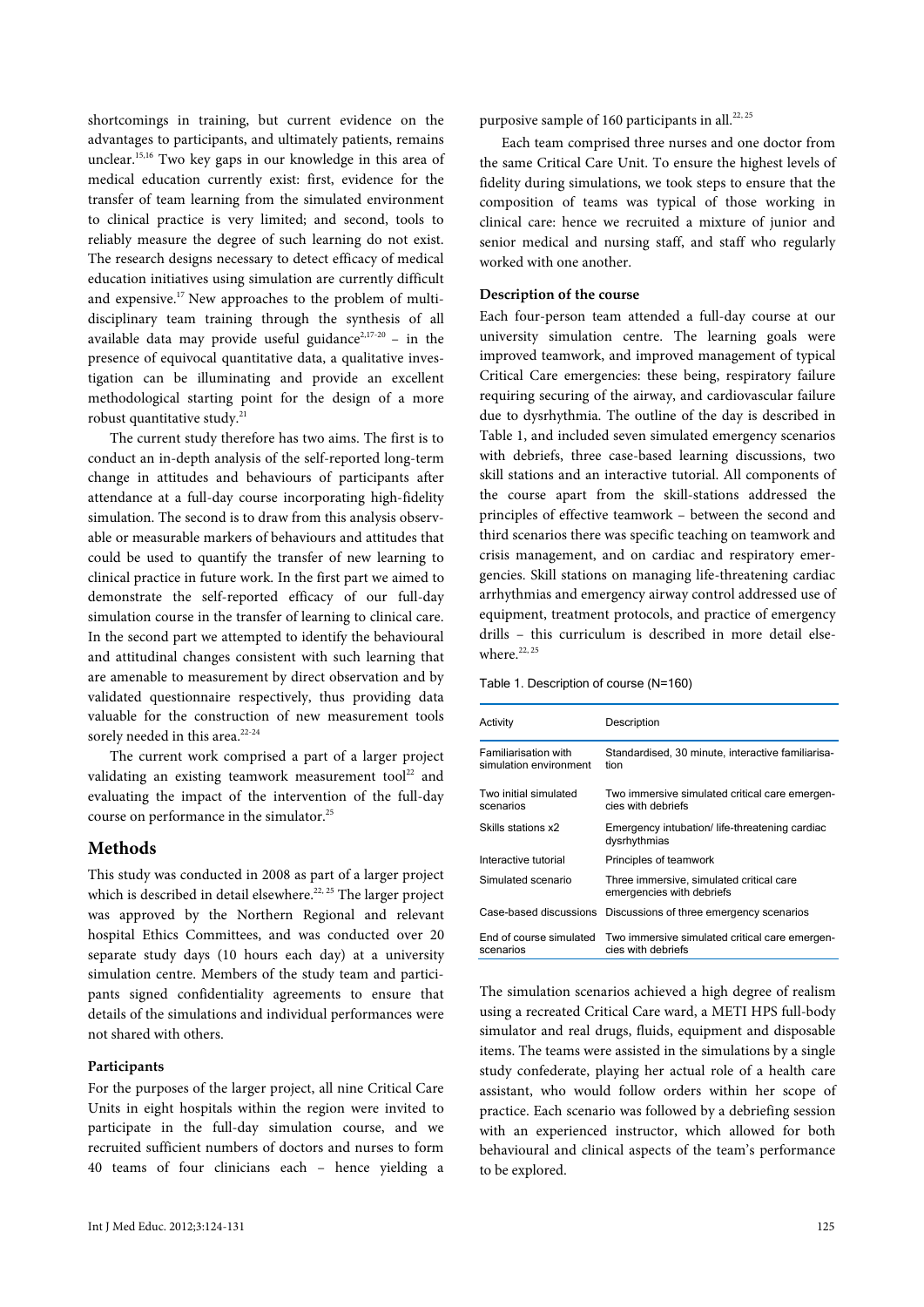## **Interview process**

For the current study we took a systematic approach to the selection of interview participants and to the detection of data saturation.<sup>26</sup> Semi-structured interviews were conducted with doctors and nurses drawn alternately, and one at a time, from the purposive sample of 160 participants who attended the simulation course until data saturation was achieved – thus ensuring equal representation of the views of each professional group. In order to ensure an unbiased sub-set of interviewees, each selection was performed randomly. Data saturation was deemed to have occurred when no new concepts were being raised by interviewees, at which time interviewee selection ceased.

Questions for the semi-structured interviews were chosen in order to elicit from participants their reactions to the course, what they had learnt, and importantly, changes in attitudes or clinical practice subsequent to the course (example questions included: On reflection, what were the most useful things you learnt? Have you actually changed some aspect of your practice or behaviour subsequent to your participation in the study?). During interviews there were opportunities to explore each answer further and for additional comments. The interviews began one month after attendance at the simulation-based teaching intervention, and were conducted via telephone by one investigator (ST), recorded and transcribed.

## **Analysis**

A grounded theory approach was chosen to analyse interviews in order to avoid any a priori conceptions of the views expressed.<sup>27, 28</sup> This was undertaken by an investigator and a research assistant (JW, MS), using a constant comparison technique. Open coding was conducted on interview transcripts, followed by the clustering of coded items into categories and sub-categories. The two coders compared and agreed on the coding of data, and emergent categories, with progressive refinement of the coding framework until all data were consistently subsumed. Transcripts were coded with the use of qualitative data analysis software NVivo8 (QSR International, Melbourne, Australia) and reports then produced on each category. Categories were tabulated and illustrative quotes selected for the reporting of results.

The changes described by participants in how they interacted differently following the course should be amenable to measurement by direct observation. Therefore a set of specific behavioural markers for such events was extracted from categories for possible future inclusion in an observational measurement tool. Attitudinal changes cannot be directly observed, but are important in the success of safety interventions, and can be systematically

studied.23,29 Therefore, aspects of attitudinal change evident in categories were also extracted and summarised.

## **Results**

Over a period of one to five months after course completion, interviews were conducted with 29 participants (15 doctors and 14 nurses), taking a median (range) of 32 (9-62) minutes each, at which time data saturation was achieved. The final set of categories developed from the data is shown in Table 2.

Table 2. Results of the analysis of interviews (N=29)

| Categories                                                                                   | Sub-categories                                                                                                                                                                                                                                                                |
|----------------------------------------------------------------------------------------------|-------------------------------------------------------------------------------------------------------------------------------------------------------------------------------------------------------------------------------------------------------------------------------|
| Participant learning                                                                         | Learning how to do something<br>new/better/with more confidence<br>Change of attitude/new understanding/new<br>appreciation of the role of others                                                                                                                             |
| Changes in team<br>behaviour over the SBL*<br>intervention                                   | Skills/attributes of team or leader - what<br>participants noticed during the day about<br>the team processes that either helped or<br>hindered the way the team worked<br>together to achieve their goal<br>Change in perceived behaviour over the<br>٠<br>course of the day |
| Evidence of change in<br>behaviour subsequent to<br>participation in the SBL<br>intervention | Change in practice/communication<br>Change in attitude<br>٠<br>Change in processes in the workplace<br>▪                                                                                                                                                                      |
| Reflections on the SBL<br>intervention                                                       | Opportunity to work in a multidisciplinary<br>team<br>Opportunity to reflect on behaviour during<br>debriefs<br>Opportunity to practice rare emergencies                                                                                                                      |

\* Simulation-based learning

#### **Interview analysis**

In the following the results of the analysis of interviews are presented as categories with illustrative quotes for each point and in an order following the results in Table 2.

## **Participant learning**

## *1. Learning how to do something new/better/with more confidence*

Doctors became more confident in delegating and stepping back from the scene, and including nurses in the decision making. For most, the course provided a useful opportunity to practice:

*"It was really good to have it all reinforced and to actually get to put it into practice"* (Doctor, no. 17).

Doctors considered that simulation courses needed to occur on a regular basis to maintain confidence in these skills.

Nurses appreciated the practical side to the course, in particular having the opportunity to gain more confidence in managing clinical crises, which for many were not a regular occurrence in their day-to-day practice. The nurses learnt how to be more involved and vocal members of the team. Specifically, they reported an awareness of both the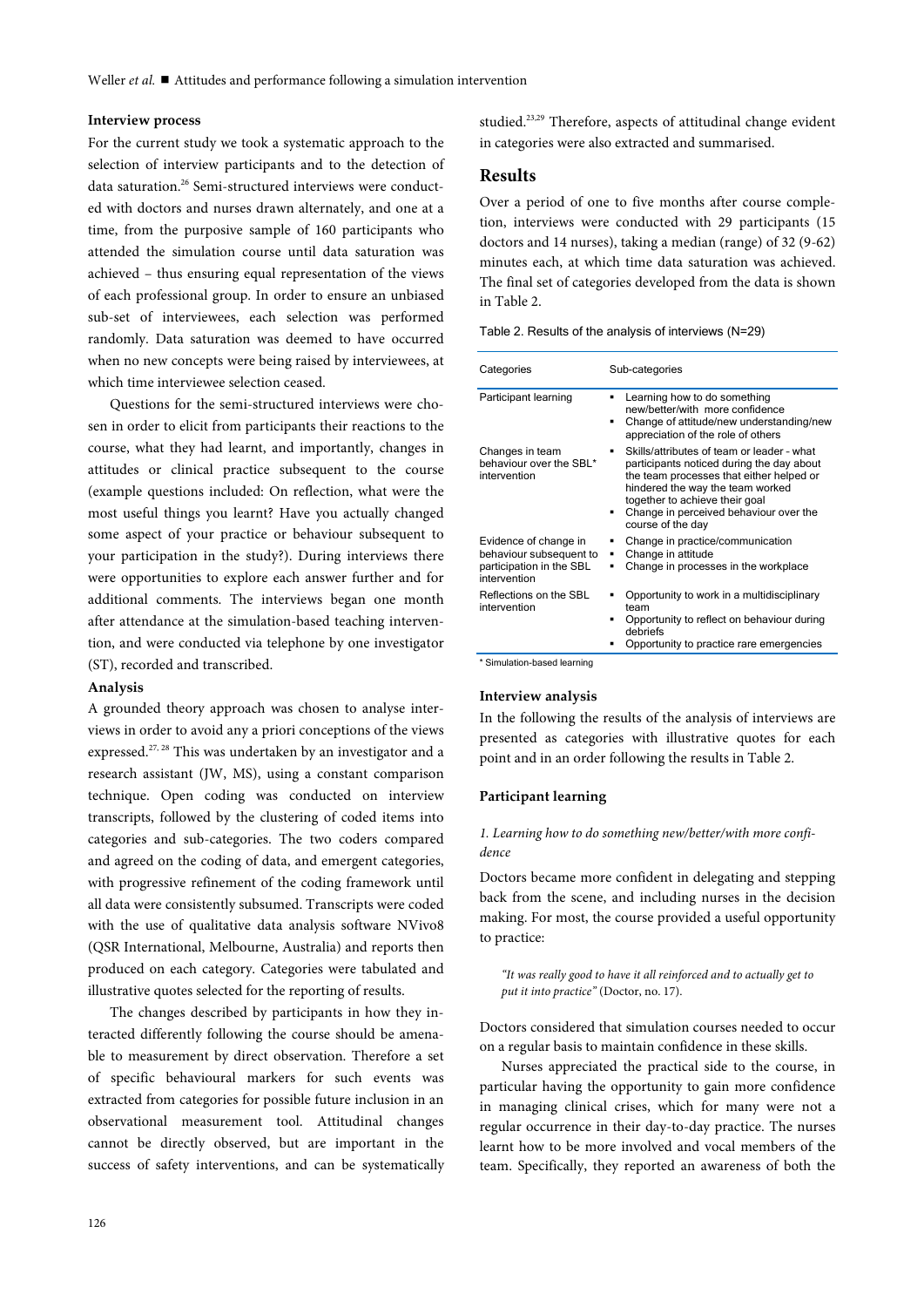need to communicate and how to communicate more effectively and felt more confident in speaking up and providing input:

*"I would definitely say that the thing [the course] has given me a lot of confidence to speak up and if you feel like that, you know you have something to say, I wouldn't have a problem saying to the doctor, look what do you think about this?"*  (Nurse, no. 37).

In addition by learning new practical skills during the course nurses felt they had become a more helpful assistant.

*2. Change of attitude/new understanding/new appreciation of the roles of others*

Doctors gained a greater realisation about how focusing on one task can narrow their overall view of the situation, and the importance of standing back and looking at the wider picture:

*"I suppose naively [I] thought that you could actually keep an eye on a number of things"* (Doctor, no. 11)*.* 

Related to this, there was a greater awareness of the importance of identifying a leader to direct decisions:

*"It brought the focus for me on to the urgency of making the decision and facilitating the intubation ... rather than the clinical skill itself"* (Doctor, no. 23).

With this awareness, there was also a new appreciation of the expert assistant role of the nurse.

Doctors also became more aware of the importance of sharing information and goals in preventing adverse events, the need to verbalise their thought processes and to state what they may consider to be the obvious in order to keep everyone in the loop.

Nurses became more aware of the burden of care that doctors carry and how much information they are required to manage, and in turn the importance of the nurse's role in pointing out concerns and coming in with a fresh set of eyes:

*"It has highlighted ... that they [doctors] need to be able to take on information, process it and spit it out at a great rate of knots, but also it has highlighted that just because they are the doctor doesn't mean that they can absolutely see everything, that we have to work together as a team to get a desired outcome"*  (Nurse, no. 82).

In a related vein, nurses gained a new understanding of the importance of the "team", and not necessarily just the individual's "skills", for good patient outcomes.

#### **Changes in team behaviour over the course**

## *1. Skills/attributes of team or leader*

Doctors appreciated nurses being willing to step in and do whatever role they were assigned, giving the opportunity for the doctor to step back and make the decisions. Doctors also valued a nurse's honesty and willingness to speak up and say what they thought and/or make suggestions:

*"and they [doctors] were very quick to say when they thought something was done well ... and sort of make something better when they thought it wasn't being done quite so well ... And I really valued that, because I think it was much more constructive"*(Doctor, no. 28).

Doctors appreciated working with experienced nurses with whom they were familiar. Knowing that a nurse was competent and could be trusted to successfully complete a task helped the doctor to feel more confident in delegating tasks.

Nurses recognised a number of attributes in doctors that hindered the way the team worked together: not having confidence in their own ability to lead the team; not instilling confidence in the team; not making the nurse feel acknowledged and valued; and not verbalising their thoughts well. Nurses appreciated it when doctors communicated their treatment plan to the team:

*"[He is] clear in his way of communicating where he thinks we're at and what we all need to do to achieve that, which makes it very easy as a team"* (Nurse, no. 46).

In addition nurses appreciated it when doctors were open to their suggestions letting them put their "penny's worth in":

*"he encourages input from all his team, which makes it much better"* (Nurse, no 84).

#### *2. Change in perceived behaviour over the course of the day*

Doctors felt that as the day progressed they improved at providing directions and assigning roles to nurses. Over the day, doctors more often reported that they used closed-loop communication (i.e. where a response is required to ensure the communication has been received and acted upon). Communication practices also became more streamlined throughout the day. For example, a nurse described how they started with a separate nursing and medical handover but combined this into one as the day progressed, which reduced the chance of overlooking important information or actions. In terms of team dynamics, doctors recognised that as the day progressed the team became more focused and unified, with improved role clarity.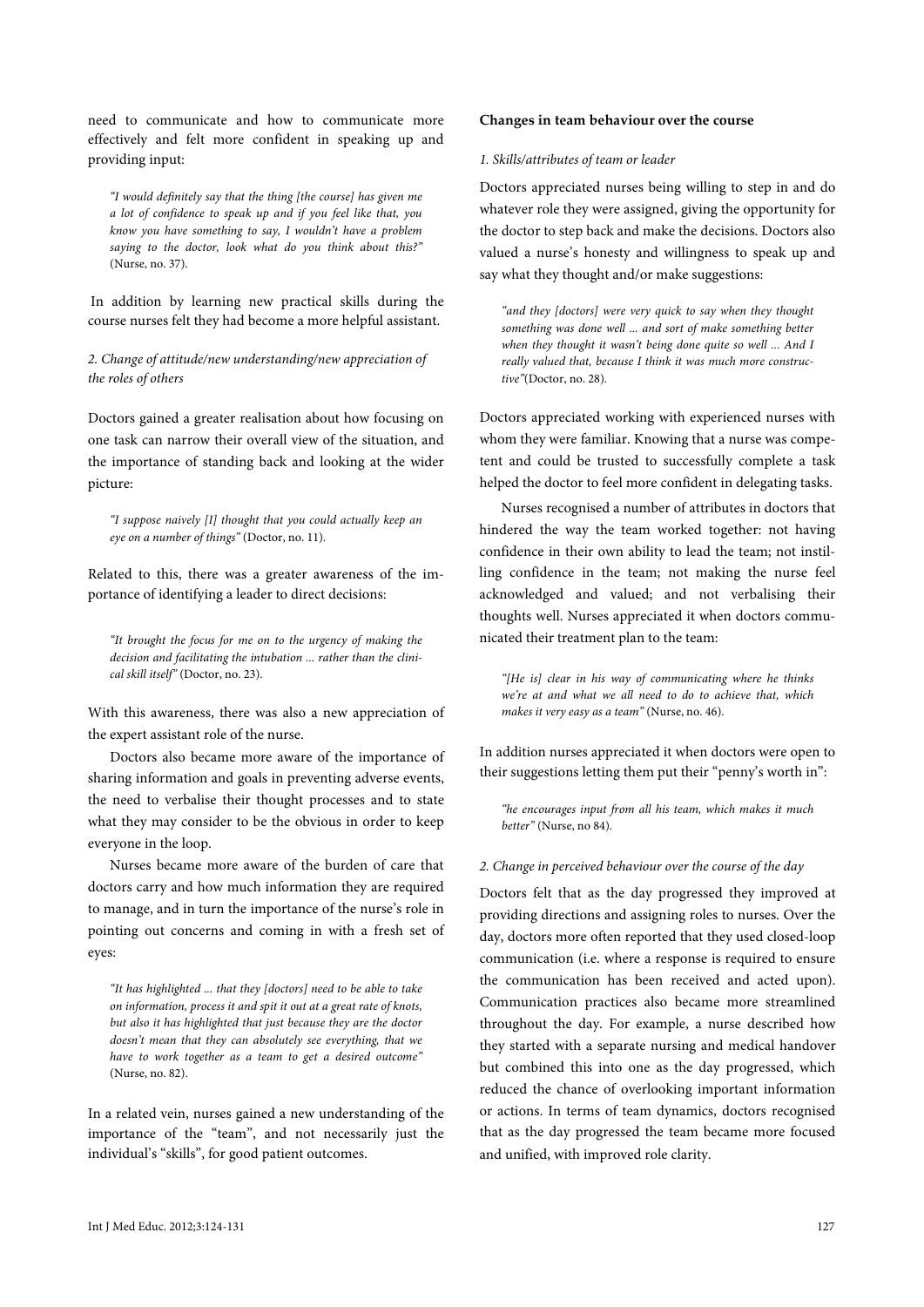# **Evidence of change of behaviour subsequent to participation in course**

#### *1. Change in practice/communication*

Doctors felt that their communication in the clinical setting had changed since the training day. Doctors were now using/saying colleagues names, allocating tasks, using closed-loop communication, vocalising thoughts, and requesting that other team members speak up:

*"what I did there [giving an example of a clinical crisis], which I think is probably different from how I would have done it before the training day, was very specifically allocate roles for specific people and tell them what I expected of them ... Giving them instructions to feed back to me and allocating somebody purely to give drugs"* (Doctor, no. 23).

Doctors reported they were also stepping back and taking more of an overview of the clinical situation, which in turn helped with coordination of the team response. Many doctors described how they had a calmer approach to managing an event now, and how their confidence to handle a crisis had improved.

Nurses described changes in their communication, in particular that they were vocalising and asserting themselves more than before the course. The nurses reported speaking up to take the load off the team leader and to clarify that a task was being carried out. One nurse even described verbalising on behalf of other members of the team:

*"He would say 'can someone get a blah blah [sic] drug' and you would know that somebody has left the room and you could say 'so and so is getting that drug now'"* (Nurse, no. 53)*.*

#### *2. Change in attitude*

Both doctors and nurses mentioned a change in attitude in terms of a greater appreciation of the importance of communication for underpinning effective team dynamics and patient outcome. Even "silly, incidental communication" (Nurse, no. 62) was viewed as having a positive influence on the promotion of more effective team communication.

#### *3. Change in processes in the workplace*

One doctor described how his/her unit was now considering introducing debriefs after each major incident. One nurse educator spoke about plans to run monthly scenariobased teaching for clinical staff in the unit.

## **Reflection on the course**

## *1. Opportunity to work in a multidisciplinary team*

Doctors and nurses appreciated the realism of the training day and that it reflected the team-oriented approach to patient care in the critical care unit:

*"It's not the kind of hierarchical doctor/nurse scenario, which you find out in the [general] ward ... I think to replicate that in the training makes it more valuable ... the bottom line is that they are working together, hopefully as a team, for the good of the patient aren't they, and to integrate as much of the training as possible so they can both see from the other's eyes what they are responsible for, what they're going through, I think that would be invaluable"* (Nurse, no. 46).

## *2. Opportunity to reflect on their behaviour in debriefs*

Participants valued the debriefing discussions and thought they were a good model for clinical practice. Debriefing provided an opportunity to hear everyone's concerns and perspectives, and to learn new strategies for the future.

## *3. Opportunity to practice for rare emergencies*

Doctors and nurses found it beneficial to practice critical situations a number of times over the course of the day, which in turn would help them to better deal with major incidents in real life:

*"the more practice that you have with [clinical crises] the more aware and the better you are to deal with them in real life"*  (Doctor, no. 21).

# **Development of measurement tools - behavioural and attitudinal change**

From the analysis of interviews we identified behavioural events reported by participants reflecting their improved teamwork as transferred to their clinical workplace. These constitute a set of identifiable behavioural markers that would be amenable to measurement through a direct observation tool (Table 3).

Table 3. Components of teamwork and behavioural markers expressed by interviewees that transferred to the workplace (N= 29)

| Teamwork<br>component         | Behavioural marker*                                                                                                                                                                     |  |
|-------------------------------|-----------------------------------------------------------------------------------------------------------------------------------------------------------------------------------------|--|
| Task coordination             | standing back (LTC <sup>†</sup> 5)<br>explicit clarification of roles (LTC 7)<br>clear instructions when allocating roles<br>٠<br>(LTC <sub>3</sub> , 8)                                |  |
| Shared decision<br>making     | speaking up with concerns (MPM <sup>#</sup> 18, 20)<br>٠<br>requesting that others speak up (LTC 4)                                                                                     |  |
| Sharing information .         | verbalising thought processes (VSI <sup>1</sup> 11,<br>$LTC2$ )                                                                                                                         |  |
| Team building                 | acknowledging contributions of team (LTC 4,<br><b>MPM 19)</b><br>saying people's names (LTC 8)<br>٠                                                                                     |  |
| Clarity of communi-<br>cation | requesting / providing feedback on tasks (LTC 8,<br>VSI 9, 10, 14)                                                                                                                      |  |
| Back-up behaviours =          | picking up on unclear communications to off-load<br>the team leader (VSI 13)                                                                                                            |  |
|                               | Workplace process Exemplars:                                                                                                                                                            |  |
| change                        | changes to separate nursing and medical<br>handover practices<br>practice of debriefing after major incidents<br>٠<br>introduction / changes to teaching and staff<br>٠<br>development. |  |

 $*$  In brackets, following each behavioural marker are the corresponding factor numbers  $\frac{1}{2}$ and categories of a validated teamwork performance instrumer

<sup>†</sup> LTC, Leadership and Team Communication; ‡ MPM, Mutual Performance Monitoring; ¶ VSI, Verbalising Situation Information (see results)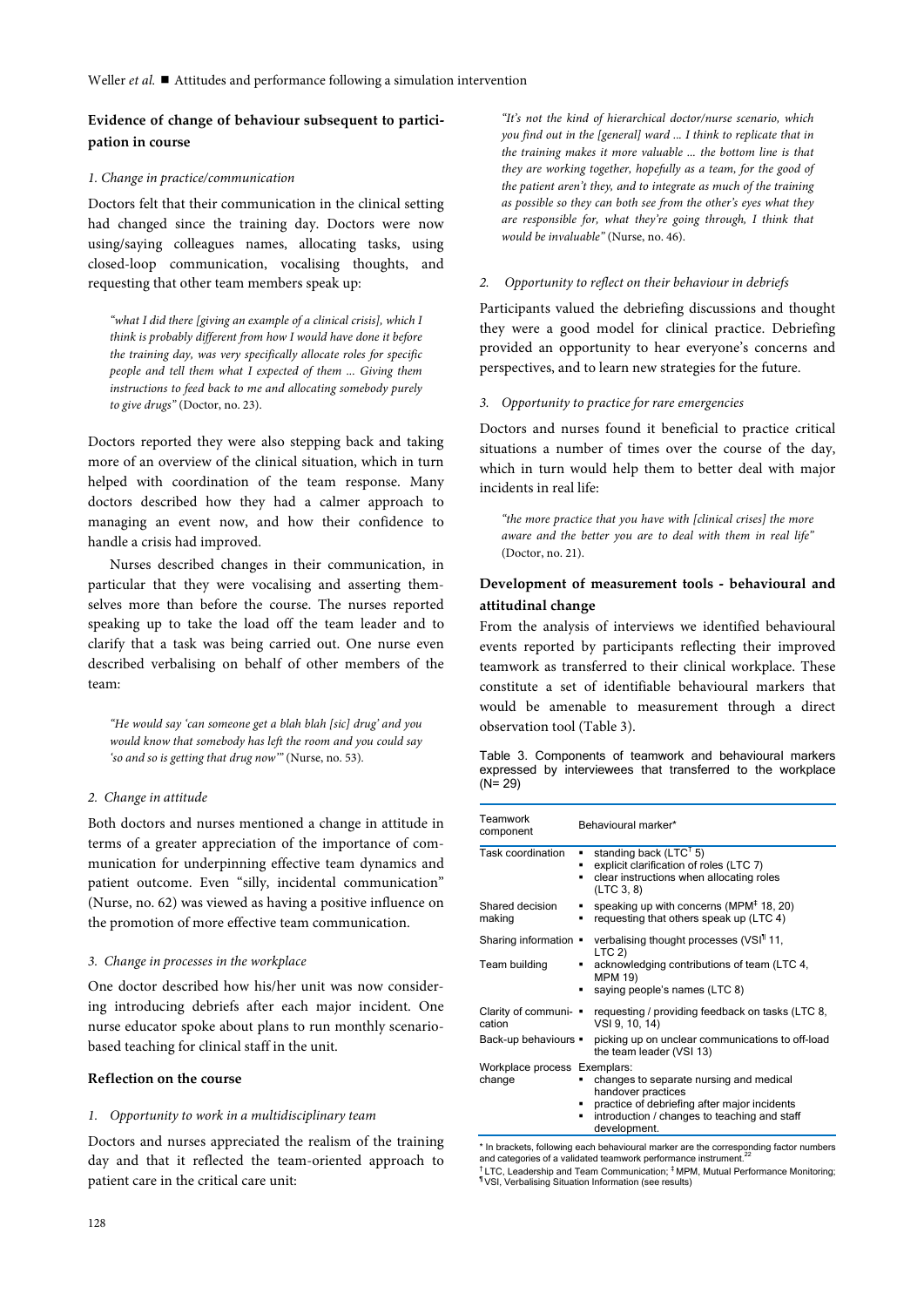For example, events such as standing back, using people's names and verbalising thought processes are objectively identifiable and could form part of a Behaviourally Anchored Rating Scale (BARS) or checklist tool.<sup>30-33</sup> For the purposes of triangulation with our quantitative work from the larger project, $22$  we have also indicated the factor numbers and categories of a validated teamwork performance instrument which correspond to each behavioural marker generated in this study (Table 3). Qualitatively derived behavioural markers correspond to 14 of the 23 quantitative factors of our validated teamwork instrument.<sup>22</sup>

Similarly, a number of reported attitudinal changes emerged from the data after analysis, which could inform the development of items in an attitudinal questionnaire or other measurement tool (Table 4). For example, detecting doctor's increased appreciation of nursing staff speaking up to alert him or her to relevant aspects of a patient's care may be an important attitudinal change in improving and sustaining team communication.

|  |  | Table 4. Attitudes expressed by interviewees (N=29) |  |
|--|--|-----------------------------------------------------|--|
|--|--|-----------------------------------------------------|--|

| Attitude Change                                                                   | Example*                                                                                                                                          |
|-----------------------------------------------------------------------------------|---------------------------------------------------------------------------------------------------------------------------------------------------|
| Attitude towards "hands off"                                                      | "thought that you could actually keep an eye                                                                                                      |
| leadership                                                                        | on a number of things"                                                                                                                            |
| Attitude on the need for<br>whole team input into<br>decision-making              | new appreciation of the expert assistant role<br>of the nurse                                                                                     |
| Nurses attitudes to support-                                                      | "because they are the doctor doesn't mean                                                                                                         |
| ing doctors                                                                       | that they can absolutely see everything"                                                                                                          |
| Doctors' attitudes to nurses<br>speaking up                                       | Doctors also appreciated a nurse's honesty<br>and willingness to speak up and say what<br>they thought<br>"he encourages input from all his team" |
| Attitudes to need for<br>teamwork vs knowledge and<br>skills in managing an event | importance of "team", and not necessarily<br>"skill"                                                                                              |
| Value of understanding how                                                        | "so they can both see from the other's eyes                                                                                                       |
| other team members                                                                | what they are responsible for, what they're                                                                                                       |
| experience the situation                                                          | <i>going through"</i>                                                                                                                             |
| Attitudes on offering                                                             | importance of even "silly, incidental                                                                                                             |
| information                                                                       | communication" for influencing things                                                                                                             |

\*Italics indicate participants' own words

## **Discussion**

The use of simulation in clinical curricula is becoming increasingly common, including procedural skills training, application of theoretical knowledge to practice, and teamwork training. However, even simulation-based initiatives in team training in health care are often unidisciplinary, with, for example, an anaesthetist confederate playing the role of the surgeon during an anaesthetically focussed simulation run for the training benefit of the anaesthetist participant. Surgeons and nurses also tend to have their own simulation courses. We propose that this separate approach to training reinforces professional boundaries, helps create what have been called professional silos, and may in fact reinforce stereotypes.<sup>8, 29</sup> In a multidisciplinary clinical team, people within one silo often manifest an unwillingness to speak up to challenge those in other silos, and this can lead to loss of situational awareness, lack of engagement in team decision making and poor agreement on shared goals. Without a holistic team approach to patient care and safety, aspects of patient management may be seen as the responsibility of another discipline.<sup>34</sup>

The primary strength of our study is that it was conducted using genuine multidisciplinary clinical teams and high-fidelity simulation, thus allowing the systematic study of the self-reported benefits of multidisciplinary simulationenhanced team training. However, our study also has a number of limitations, perhaps the primary one being that self-reported data is subjective and does not provide evidence that change has actually occurred in workplace practices. Other limitations include the lack of any control group and the fact that our qualitative results are not generalizable beyond our study sample. However, in the absence of definitive quantitative data on the value of team training, it was our intention to conduct a systematic qualitative study. The behavioural and attitudinal markers generated by our study should inform further, more definitive, quantitative work in this area, thus addressing some of the weaknesses of the current study.

The results of this study support the value of multidisciplinary, simulation-enhanced team training in health care teams.<sup>25</sup> Participants reported improving their teamwork skills, a positive change in attitudes towards, and understanding of, the value of teamwork in health care, and transfer of this learning to practice in their clinical workplace. Much of the learning and attitude changes described in this paper depended on the interaction between doctors and nurses during the course, supporting the recommendation of the United States' Institute of Medicine 'to train in teams those who are expected to work in teams'.<sup>1</sup>

We have previously reported on the improved performance of these same Critical Care teams over the course of the day in both team behaviours and the more technical aspects of clinical management.<sup>22, 25</sup> These were measured by pre- and post-course team assessments using simulated cases with an end-of-course questionnaire. The data reported here builds on that work by providing self-reported evidence from course attendees that what they learnt from the course was retained over a period of months, and in fact transferred to use in clinical practice. In a previous simulation-based study of anaesthesia teams, we also found that much of the reported learning was very much dependent on the multidisciplinary nature of the intervention.<sup>35</sup> While our current evidence is limited to self-reported qualitative data, a consistent picture is emerging from all sources of evidence supporting the value of multidisciplinary, simulation-based team training for health professionals.

While there has been increasing acceptance of the concept of multidisciplinary team training of health professionals,<sup>7,8,36</sup> attempts to demonstrate improved outcomes stemming from these interventions have often shown weak evidence of clinical or technical benefit.<sup>3,15,37</sup> On the other hand large-scale interventions such as the WHO Safe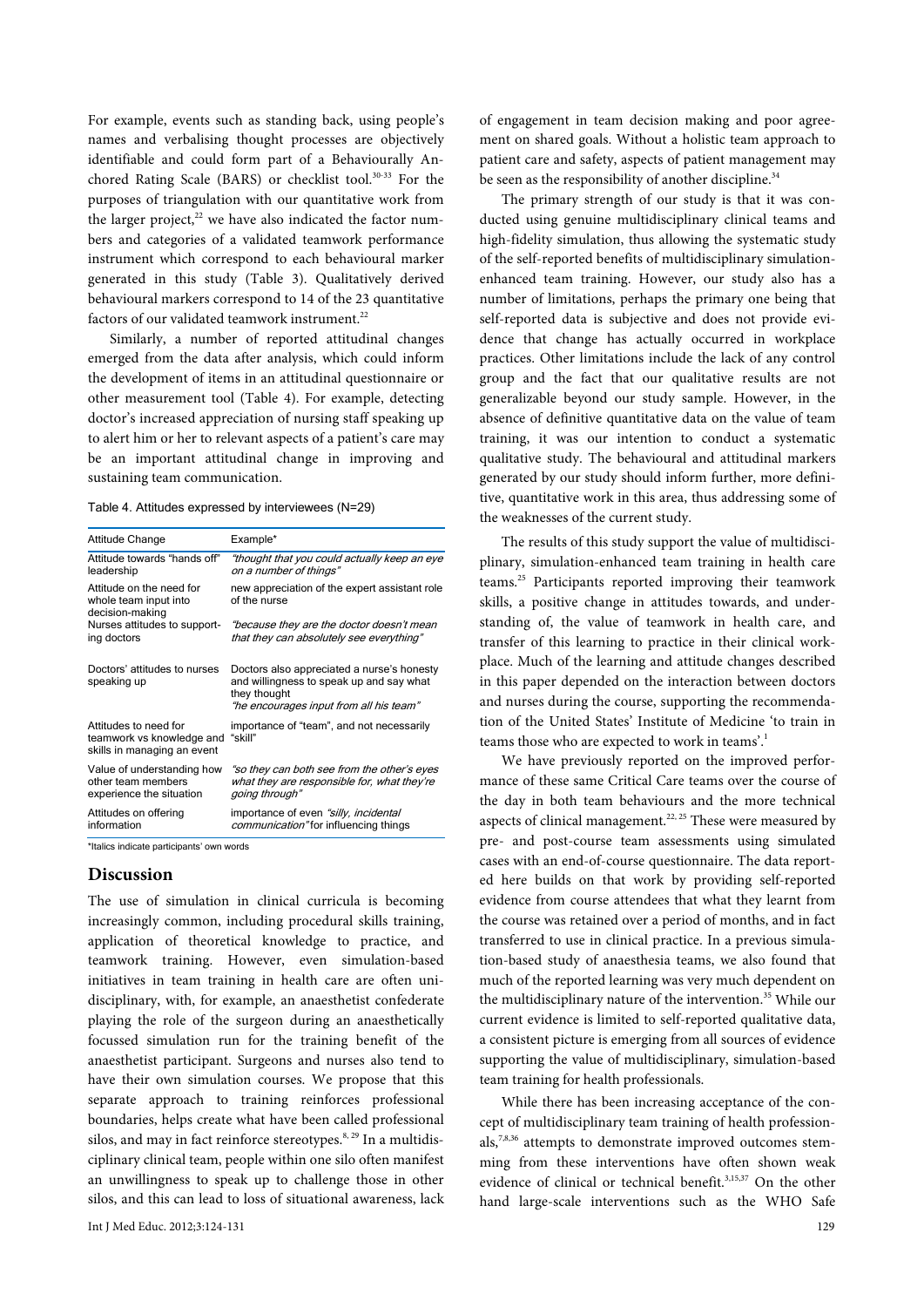Surgery Checklist have shown substantial outcome benefits in terms of reduced patient adverse events – some significant benefits of which were in categories not specifically targeted by checklist items.<sup>6</sup> Authors of the checklist have speculated that this additional benefit may be due to the better team communication engendered by the act of carrying out the steps of the checklist itself, including individual team members introducing themselves by name.<sup>33</sup> The value of knowing and using other team members' names and of "incidental" communication are in fact two factors identified in the behavioural and attitudinal markers generated in our study.

Overall, however, the mixed findings in the literature suggest that our current knowledge is incomplete both in terms of what can lead to better team performance, but also in terms of how to measure it reliably.15-17 The changes described by our study participants in how they interacted differently following this multidisciplinary team training course would be amenable to measurement by direct observation or through analysis of video recordings.

The set of behavioural markers generated by this study provides useful data to inform the development of tools for use in an observational study to measure such changes (Table 3). For example, such a tool could be used for the more explicit measurement of the behavioural improvements of interventions such as the WHO Surgical Safety Checklist on team interactions.<sup>6</sup> If repeated measures were taken with such a validated tool before and after an intervention, effects on team performance may be reliably detected.

A number of studies have claimed that doctors are not "team players".<sup>38-40</sup> The first step on the way to remedying this situation, in terms of behavioural or practice change, relies on prior attitude change.<sup>29</sup> Thus, detecting changes in attitudes is an important goal when pursuing improved teamwork performance, and an ideal target for measurement. The attitudes of healthcare teams after multidisciplinary training and practice could be more specifically investigated using information arising from this study (Table 4). Repeated measures of a tool with such items, used in conjunction with a behavioural measurement tool, could allow the identification of the changes in attitudes associated with, and underpinning, objectively identified behavioural changes.

Self-reported data, while valuable, does not provide evidence that change has actually occurred in workplace practices, teamwork behaviours or attitudes towards teamwork, underscoring the need for more robust data obtained from validated observational and attitudinal studies to consolidate the present findings. Our qualitative results triangulate well with existing theoretical frameworks for the measurement of teamwork performance in health care, $^{11, 41}$ and the elements of existing performance metrics.<sup>22, 25, 42-44</sup> In

particular, it is of interest that the markers of behavioural change reported to have transferred to the clinical workplace derived by qualitative means in the present study correspond well to the quantitatively derived factors of a validated teamwork performance instrument developed by our group in previous work.<sup>22</sup> This may allow us some confidence in our present results and in their ability to help inform the on-going development of more rigorous, evidence-based tools.

Our participants attended in groups from a limited number of workplaces and may have continued to reinforce and further develop the changed attitudes and behaviours induced by the course. The extent to which our positive results would be seen if individuals from different departments attended is unknown. It is also unknown whether it is necessary to train a critical mass of staff in any particular workplace in order to sustain teamwork improvements within that environment.

# **Conclusions**

In this project, 40 established teams from eight Critical Care units attended a day-long course and then returned to their workplaces. Participants felt that as a result of the multidisciplinary simulation-based course, communication and team orientation were improved, and they had a better appreciation of the teamwork roles of others. A major factor in the perceived value of the course was learning from one another. Attitudes to communication also improved and persisted in the participant's clinical setting.

Key gaps in our knowledge in medical education currently include the specific factors that reliably lead to improved teamwork performance in the clinical setting, and how to best measure such improvements. Our results address these key gaps by providing self-reported qualitative evidence of improved team performance and communication during a simulation-based course, improvements which were also reported to translate to participant's clinical workplace. Furthermore, our results identify the behavioural and attitudinal markers for such improvements and therefore may inform the development of new instruments to measure transfer of learning to the clinical workplace, and guide future training initiatives.

## **Acknowledgements**

We acknowledge the contribution of our research assistant, Ms Melinda Smith (MS), who assisted with the coding of data. This project was funded by a grant from the Australian and New Zealand College of Anaesthetists (ANZCA), 630 St. Kilda Rd, Melbourne, Australia.

## **Conflict of Interest**

The authors declare that they have no conflict of interest.